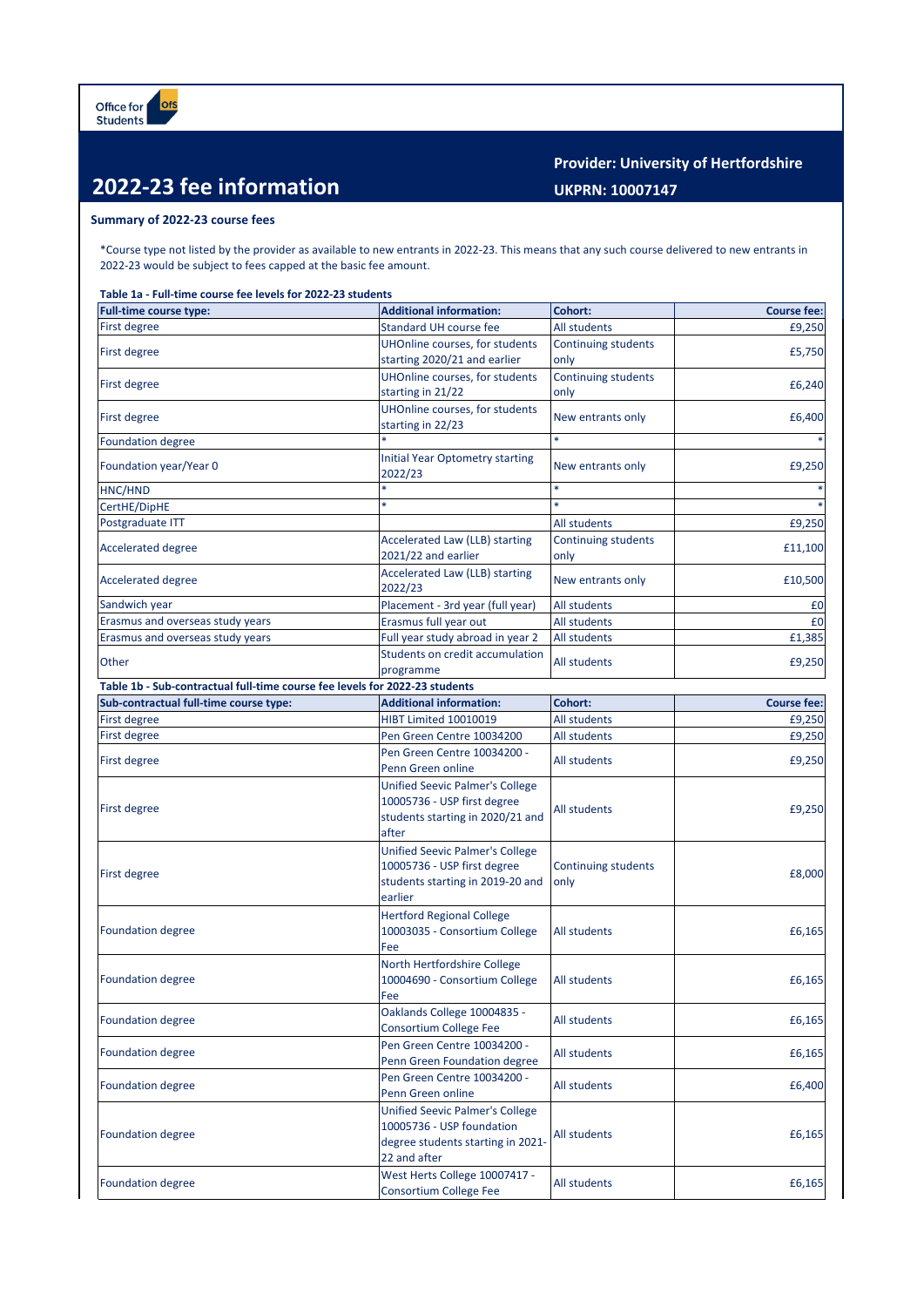| <b>Foundation degree</b>                                                    | <b>Unified Seevic Palmer's College</b><br>10005736 - USP foundation                                                         | Continuing students                | £5,800             |
|-----------------------------------------------------------------------------|-----------------------------------------------------------------------------------------------------------------------------|------------------------------------|--------------------|
|                                                                             | degree students starting in 2020-                                                                                           | only                               |                    |
|                                                                             | 21 and earlier                                                                                                              |                                    |                    |
| Foundation year/Year 0                                                      | <b>Barnet &amp; Southgate College</b><br>10000533 - Consortium College<br>Fee                                               | All students                       | £6,165             |
| Foundation year/Year 0                                                      | HIBT Limited 10010019                                                                                                       | All students                       | £9,250             |
|                                                                             | <b>Hertford Regional College</b>                                                                                            |                                    |                    |
| Foundation year/Year 0                                                      | 10003035 - Consortium College<br>Fee                                                                                        | All students                       | £6,165             |
| Foundation year/Year 0                                                      | North Hertfordshire College<br>10004690 - Consortium College<br>Fee                                                         | All students                       | £6,165             |
| Foundation year/Year 0                                                      | Oaklands College 10004835 -<br><b>Consortium College Fee</b>                                                                | All students                       | £6,165             |
| Foundation year/Year 0                                                      | The WKCIC Group 10007455                                                                                                    | All students                       | £9,250             |
| Foundation year/Year 0                                                      | West Herts College 10007417 -<br><b>Consortium College Fee</b>                                                              | All students                       | £6,165             |
| HNC/HND                                                                     |                                                                                                                             |                                    |                    |
| CertHE/DipHE                                                                |                                                                                                                             |                                    |                    |
| Postgraduate ITT                                                            |                                                                                                                             |                                    |                    |
| <b>Accelerated degree</b>                                                   |                                                                                                                             |                                    |                    |
| Sandwich year                                                               | ×                                                                                                                           |                                    |                    |
| Erasmus and overseas study years                                            | *                                                                                                                           | ×                                  |                    |
| Other                                                                       |                                                                                                                             |                                    |                    |
| Table 1c - Part-time course fee levels for 2022-23 students                 |                                                                                                                             |                                    |                    |
| Part-time course type:                                                      | <b>Additional information:</b>                                                                                              | Cohort:                            | <b>Course fee:</b> |
| First degree                                                                | <b>Standard UH Campus based</b><br>course fee                                                                               | All students                       | £6,935             |
| First degree                                                                | <b>Standard UH Campus based</b><br>course fee prior to 2016                                                                 | Continuing students<br>only        | £6,750             |
| <b>Foundation degree</b>                                                    |                                                                                                                             | *.                                 |                    |
| Foundation year/Year 0                                                      |                                                                                                                             |                                    |                    |
| HNC/HND                                                                     |                                                                                                                             |                                    |                    |
| CertHE/DipHE                                                                |                                                                                                                             |                                    |                    |
| Postgraduate ITT                                                            |                                                                                                                             |                                    |                    |
| <b>Accelerated degree</b>                                                   |                                                                                                                             |                                    |                    |
| Sandwich year                                                               |                                                                                                                             |                                    |                    |
| Erasmus and overseas study years                                            |                                                                                                                             |                                    |                    |
| Other                                                                       | <b>Standard UH Campus based</b><br>course fee                                                                               | All students                       | £6,935             |
| Table 1d - Sub-contractual part-time course fee levels for 2022-23 students |                                                                                                                             |                                    |                    |
| Sub-contractual part-time course type:                                      | <b>Additional information:</b>                                                                                              | Cohort:                            | <b>Course fee:</b> |
| <b>First degree</b>                                                         | Oaklands College 10004835 -<br><b>Consortium College Fee</b>                                                                | All students                       | £6,165             |
| <b>First degree</b>                                                         | Pen Green Centre 10034200 -<br>course fee for 2017 onwards                                                                  | All students                       | £6,935             |
| <b>First degree</b>                                                         | <b>Unified Seevic Palmer's College</b><br>10005736 - USP first degree                                                       | All students                       | £6,935             |
| <b>First degree</b>                                                         | <b>Unified Seevic Palmer's College</b><br>10005736 - USP foundation<br>degree students starting 2021/22<br>and after        | All students                       | £6,935             |
| <b>First degree</b>                                                         | <b>University Campus St Albans</b><br>Limited 10047339 - UCSA First<br>degree students starting 2021/22<br>and after        | All students                       | £6,165             |
| First degree                                                                | Pen Green Centre 10034200 -<br>course fee to 2016 and earlier                                                               | <b>Continuing students</b><br>only | £6,750             |
| First degree                                                                | The Interactive Design Institute<br>Limited 10006389                                                                        | Continuing students<br>only        | £6,935             |
| First degree                                                                | <b>University Campus St Albans</b><br>Limited 10047339 - UCSA First<br>degree students starting 2020/21 only<br>and earlier | <b>Continuing students</b>         | £4,500             |
| <b>Foundation degree</b>                                                    | HIBT Limited 10010019                                                                                                       | All students                       | £6,935             |